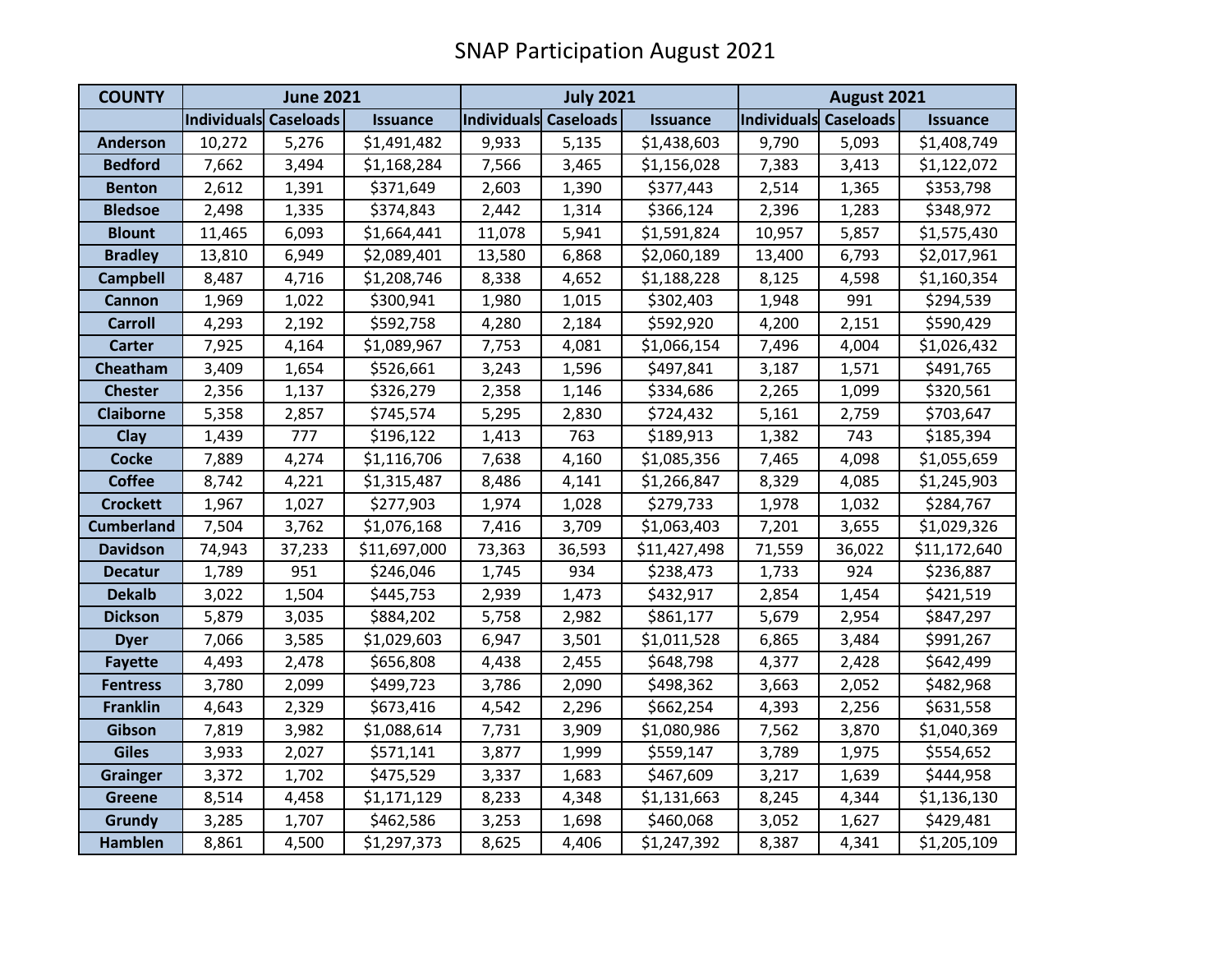|                   | <b>June 2021</b>      |        |                 | <b>July 2021</b>      |        |                 | August 2021           |        |                 |
|-------------------|-----------------------|--------|-----------------|-----------------------|--------|-----------------|-----------------------|--------|-----------------|
| <b>COUNTY</b>     | Individuals Caseloads |        | <b>Issuance</b> | Individuals Caseloads |        | <b>Issuance</b> | Individuals Caseloads |        | <b>Issuance</b> |
| <b>Hamilton</b>   | 42,648                | 22,180 | \$6,609,322     | 41,912                | 21,834 | \$6,485,280     | 41,187                | 21,665 | \$6,388,781     |
| <b>Hancock</b>    | 2,014                 | 1,081  | \$283,208       | 2,009                 | 1,076  | \$279,714       | 2,002                 | 1,079  | \$276,808       |
| Hardeman          | 4,561                 | 2,451  | \$663,794       | 4,457                 | 2,406  | \$642,972       | 4,486                 | 2,422  | \$650,558       |
| <b>Hardin</b>     | 4,724                 | 2,522  | \$661,753       | 4,608                 | 2,459  | \$643,148       | 4,488                 | 2,433  | \$622,374       |
| <b>Hawkins</b>    | 8,560                 | 4,240  | \$1,211,434     | 8,372                 | 4,152  | \$1,178,636     | 8,298                 | 4,130  | \$1,166,447     |
| Haywood           | 4,015                 | 2,171  | \$569,587       | 3,933                 | 2,141  | \$549,423       | 3,902                 | 2,136  | \$548,274       |
| <b>Henderson</b>  | 4,451                 | 2,280  | \$620,841       | 4,419                 | 2,268  | \$615,638       | 4,239                 | 2,183  | \$581,123       |
| <b>Henry</b>      | 5,210                 | 2,620  | \$754,142       | 5,110                 | 2,573  | \$735,924       | 4,998                 | 2,548  | \$716,361       |
| <b>Hickman</b>    | 3,510                 | 1,803  | \$510,451       | 3,475                 | 1,771  | \$500,825       | 3,416                 | 1,762  | \$489,763       |
| <b>Houston</b>    | 1,244                 | 592    | \$175,710       | 1,263                 | 599    | \$180,542       | 1,173                 | 567    | \$164,353       |
| <b>Humphreys</b>  | 2,413                 | 1,199  | \$358,072       | 2,344                 | 1,166  | \$340,871       | 2,342                 | 1,166  | \$354,723       |
| <b>Jackson</b>    | 1,938                 | 1,034  | \$271,210       | 1,927                 | 1,035  | \$268,298       | 1,894                 | 1,021  | \$262,061       |
| <b>Jefferson</b>  | 6,428                 | 3,238  | \$912,618       | 6,180                 | 3,145  | \$873,191       | 6,126                 | 3,135  | \$865,498       |
| Johnson           | 3,021                 | 1,645  | \$399,026       | 2,936                 | 1,595  | \$387,443       | 2,860                 | 1,583  | \$376,417       |
| <b>Knox</b>       | 46,010                | 24,443 | \$6,897,298     | 44,969                | 23,948 | \$6,745,454     | 43,868                | 23,615 | \$6,585,489     |
| Lake              | 1,657                 | 927    | \$240,075       | 1,605                 | 907    | \$229,614       | 1,608                 | 911    | \$229,043       |
| Lauderdale        | 5,275                 | 2,788  | \$785,301       | 5,263                 | 2,761  | \$774,502       | 5,149                 | 2,738  | \$753,833       |
| Lawrence          | 5,782                 | 2,877  | \$816,017       | 5,579                 | 2,820  | \$783,461       | 5,548                 | 2,812  | \$780,166       |
| Lewis             | 1,784                 | 929    | \$246,848       | 1,740                 | 926    | \$243,550       | 1,684                 | 902    | \$232,328       |
| Lincoln           | 4,686                 | 2,245  | \$679,600       | 4,583                 | 2,214  | \$666,588       | 4,551                 | 2,189  | \$665,534       |
| Loudon            | 4,313                 | 2,162  | \$620,286       | 4,120                 | 2,099  | \$589,166       | 4,173                 | 2,117  | \$596,967       |
| <b>Macon</b>      | 4,465                 | 2,175  | \$658,677       | 4,404                 | 2,137  | \$645,159       | 4,339                 | 2,119  | \$636,924       |
| <b>Madison</b>    | 15,905                | 8,022  | \$2,355,331     | 15,467                | 7,849  | \$2,267,337     | 15,192                | 7,749  | \$2,217,957     |
| <b>Marion</b>     | 4,716                 | 2,369  | \$723,460       | 4,595                 | 2,331  | \$700,067       | 4,507                 | 2,310  | \$686,679       |
| <b>Marshall</b>   | 3,682                 | 1,783  | \$533,763       | 3,690                 | 1,766  | \$535,836       | 3,558                 | 1,729  | \$516,391       |
| <b>Maury</b>      | 9,515                 | 4,756  | \$1,462,394     | 9,548                 | 4,759  | \$1,468,047     | 9,300                 | 4,671  | \$1,432,195     |
| <b>Meigs</b>      | 2,198                 | 1,169  | \$329,789       | 2,118                 | 1,140  | \$317,220       | 2,144                 | 1,131  | \$320,759       |
| <b>Monroe</b>     | 6,793                 | 3,465  | \$982,727       | 6,654                 | 3,414  | \$965,118       | 6,476                 | 3,379  | \$945,276       |
| <b>Montgomery</b> | 23,553                | 10,690 | \$3,642,686     | 23,054                | 10,488 | \$3,557,181     | 22,367                | 10,316 | \$3,439,761     |
| <b>Moore</b>      | 491                   | 237    | \$68,803        | 471                   | 232    | \$66,028        | 484                   | 234    | \$68,566        |
| <b>Morgan</b>     | 3,125                 | 1,581  | \$422,958       | 3,083                 | 1,575  | \$419,153       | 3,060                 | 1,578  | \$415,977       |
| <b>McMinn</b>     | 7,840                 | 3,955  | \$1,157,837     | 7,773                 | 3,915  | \$1,141,852     | 7,532                 | 3,855  | \$1,103,282     |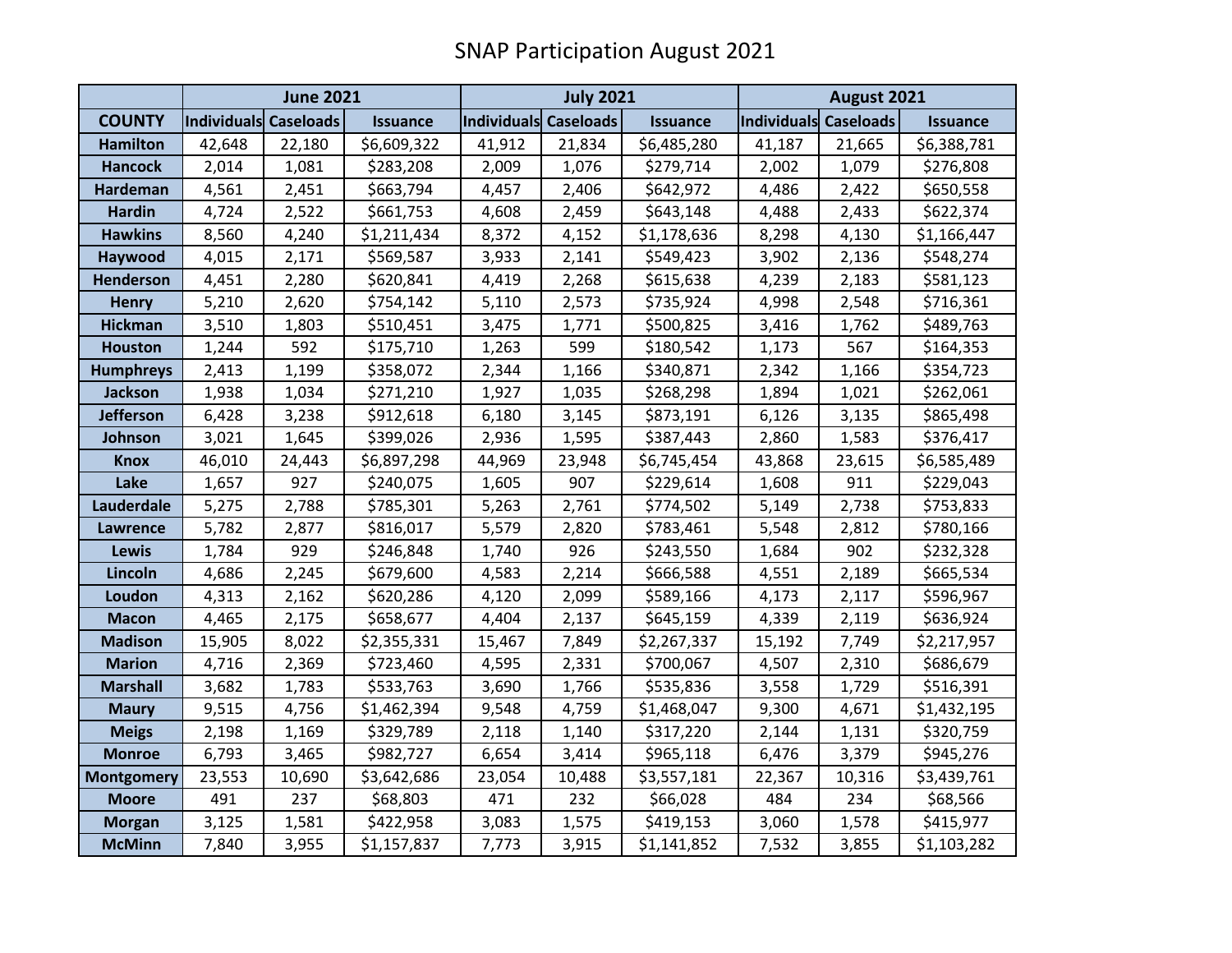| <b>COUNTY</b>     | <b>June 2021</b>      |         |                 | <b>July 2021</b>      |         |                 | August 2021           |         |                 |
|-------------------|-----------------------|---------|-----------------|-----------------------|---------|-----------------|-----------------------|---------|-----------------|
|                   | Individuals Caseloads |         | <b>Issuance</b> | Individuals Caseloads |         | <b>Issuance</b> | Individuals Caseloads |         | <b>Issuance</b> |
| <b>McNairy</b>    | 3,988                 | 2,182   | \$541,216       | 3,913                 | 2,142   | \$528,899       | 3,890                 | 2,125   | \$525,303       |
| <b>Obion</b>      | 4,761                 | 2,476   | \$695,313       | 4,601                 | 2,399   | \$662,916       | 4,503                 | 2,367   | \$644,408       |
| <b>Overton</b>    | 2,824                 | 1,498   | \$382,592       | 2,822                 | 1,490   | \$376,933       | 2,714                 | 1,462   | \$365,384       |
| <b>Perry</b>      | 1,340                 | 677     | \$184,835       | 1,329                 | 679     | \$182,892       | 1,326                 | 671     | \$179,956       |
| <b>Pickett</b>    | 725                   | 410     | \$90,712        | 715                   | 412     | \$87,508        | 728                   | 409     | \$91,033        |
| <b>Polk</b>       | 2,358                 | 1,219   | \$334,844       | 2,364                 | 1,223   | \$335,423       | 2,328                 | 1,203   | \$325,088       |
| Putnam            | 9,710                 | 5,011   | \$1,431,080     | 9,445                 | 4,913   | \$1,388,235     | 9,108                 | 4,817   | \$1,341,453     |
| Rhea              | 5,558                 | 2,836   | \$820,343       | 5,470                 | 2,810   | \$817,846       | 5,326                 | 2,743   | \$792,214       |
| Roane             | 6,951                 | 3,564   | \$1,017,576     | 6,820                 | 3,523   | \$1,005,703     | 6,547                 | 3,415   | \$958,018       |
| Robertson         | 7,227                 | 3,470   | \$1,119,287     | 7,077                 | 3,410   | \$1,098,638     | 6,839                 | 3,323   | \$1,051,519     |
| <b>Rutherford</b> | 25,776                | 11,590  | \$3,995,044     | 25,097                | 11,312  | \$3,893,285     | 24,348                | 11,096  | \$3,793,330     |
| <b>Scott</b>      | 5,690                 | 2,913   | \$794,430       | 5,512                 | 2,834   | \$768,402       | 5,266                 | 2,767   | \$731,183       |
| Sequatchie        | 2,747                 | 1,414   | \$410,920       | 2,715                 | 1,402   | \$399,247       | 2,741                 | 1,406   | \$406,747       |
| <b>Sevier</b>     | 9,182                 | 4,591   | \$1,300,105     | 8,815                 | 4,417   | \$1,243,531     | 8,406                 | 4,295   | \$1,178,659     |
| <b>Shelby</b>     | 187,209               | 91,663  | \$29,692,710    | 183,699               | 90,095  | \$29,164,876    | 178,827               | 88,707  | \$28,471,660    |
| <b>Smith</b>      | 2,374                 | 1,198   | \$351,570       | 2,290                 | 1,154   | \$334,977       | 2,259                 | 1,148   | \$333,354       |
| <b>Stewart</b>    | 1,573                 | 740     | \$228,781       | 1,579                 | 743     | \$225,821       | 1,524                 | 733     | \$217,548       |
| <b>Sullivan</b>   | 21,100                | 10,948  | \$3,040,045     | 20,558                | 10,704  | \$2,932,195     | 20,102                | 10,539  | \$2,870,270     |
| <b>Sumner</b>     | 14,759                | 6,936   | \$2,245,017     | 14,264                | 6,729   | \$2,166,107     | 13,854                | 6,620   | \$2,100,877     |
| <b>Tipton</b>     | 8,094                 | 3,993   | \$1,224,903     | 7,799                 | 3,879   | \$1,171,145     | 7,609                 | 3,813   | \$1,145,946     |
| <b>Trousdale</b>  | 1,237                 | 618     | \$187,865       | 1,185                 | 596     | \$179,590       | 1,138                 | 588     | \$167,230       |
| <b>Unicoi</b>     | 2,403                 | 1,326   | \$331,216       | 2,372                 | 1,308   | \$323,879       | 2,306                 | 1,275   | \$315,931       |
| <b>Union</b>      | 3,479                 | 1,745   | \$486,173       | 3,378                 | 1,714   | \$466,957       | 3,309                 | 1,702   | \$460,371       |
| <b>Van Buren</b>  | 884                   | 444     | \$118,145       | 878                   | 440     | \$118,103       | 873                   | 449     | \$115,953       |
| Warren            | 6,975                 | 3,491   | \$1,018,279     | 6,759                 | 3,404   | \$986,296       | 6,688                 | 3,406   | \$971,658       |
| Washington        | 13,934                | 7,567   | \$2,060,419     | 13,679                | 7,464   | \$2,018,174     | 13,399                | 7,375   | \$1,972,838     |
| <b>Wayne</b>      | 2,042                 | 1,108   | \$274,004       | 2,006                 | 1,086   | \$270,402       | 1,937                 | 1,079   | \$262,594       |
| <b>Weakley</b>    | 4,444                 | 2,286   | \$627,940       | 4,366                 | 2,260   | \$613,278       | 4,258                 | 2,223   | \$589,175       |
| <b>White</b>      | 4,174                 | 2,109   | \$586,002       | 4,020                 | 2,052   | \$560,524       | 4,024                 | 2,058   | \$562,499       |
| <b>Williamson</b> | 4,050                 | 1,945   | \$611,303       | 3,879                 | 1,884   | \$587,612       | 3,830                 | 1,857   | \$577,530       |
| <b>Wilson</b>     | 9,249                 | 4,495   | \$1,436,355     | 9,005                 | 4,361   | \$1,410,454     | 8,819                 | 4,319   | \$1,376,279     |
| <b>Total</b>      | 874,400               | 440,023 | \$131,396,377   | 856,022               | 432,125 | \$128,427,085   | 836,329               | 426,135 | \$125,439,768   |